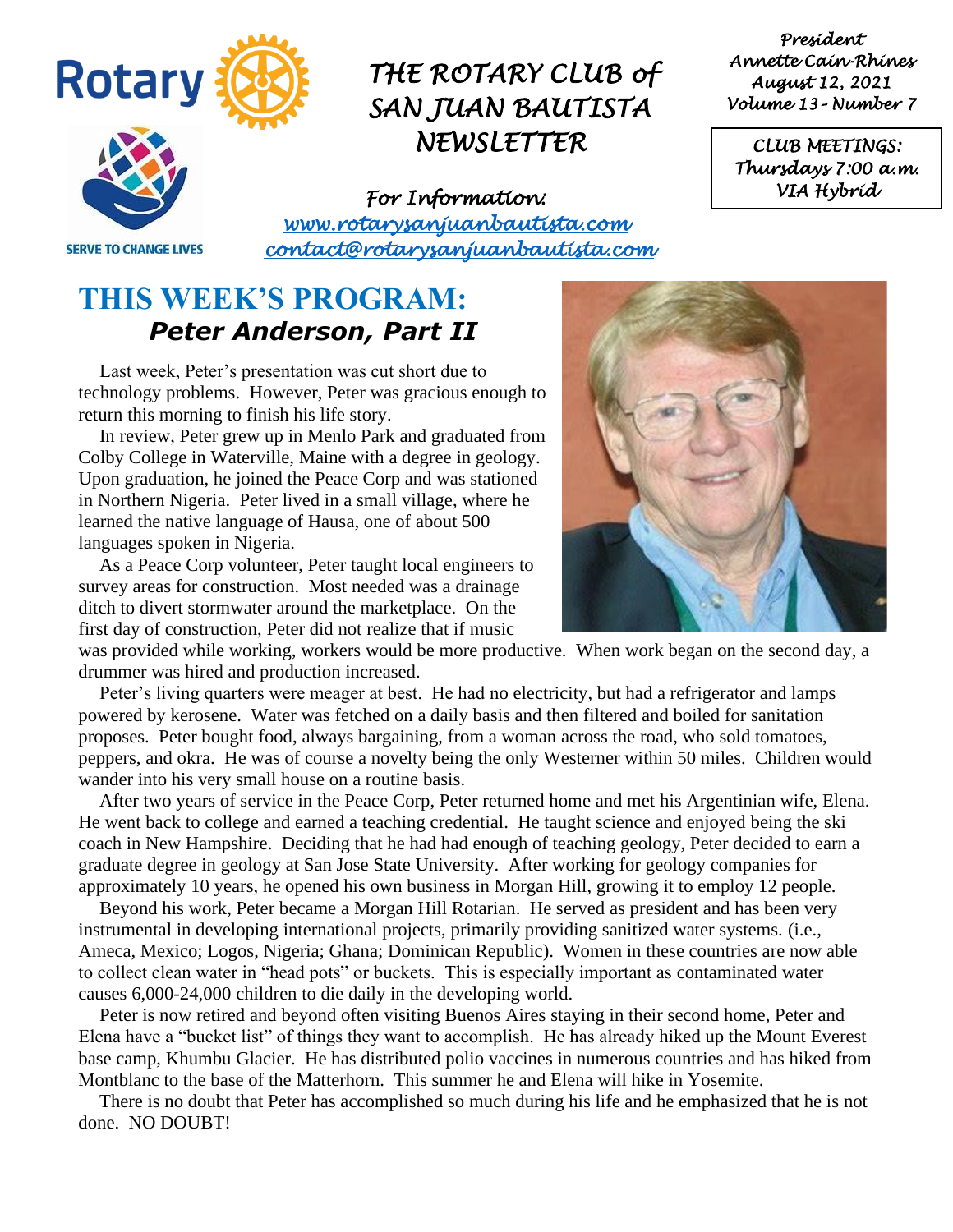

**SERVE TO CHANGE LIVES** 

*THE ROTARY CLUB of SAN JUAN BAUTISTA NEWSLETTER* 

*For Information: [www.rotarysanjuanbautista.com](http://www.rotarysanjuanbautista.com/)  contact@rotarysanjuanbautista.com* 

*President Annette Cain-Rhines August 12, 2021 Volume 13– Number 7* 

*CLUB MEETINGS: Thursdays 7:00 a.m. VIA Hybrid* 

# A BIG THANK YOU! ART, CARLOS, JACKIE, JESSIE, MICHAEL & PHIL

... for volunteering for the Feeding the Frontline Sponsored by the SB Health Foundation.

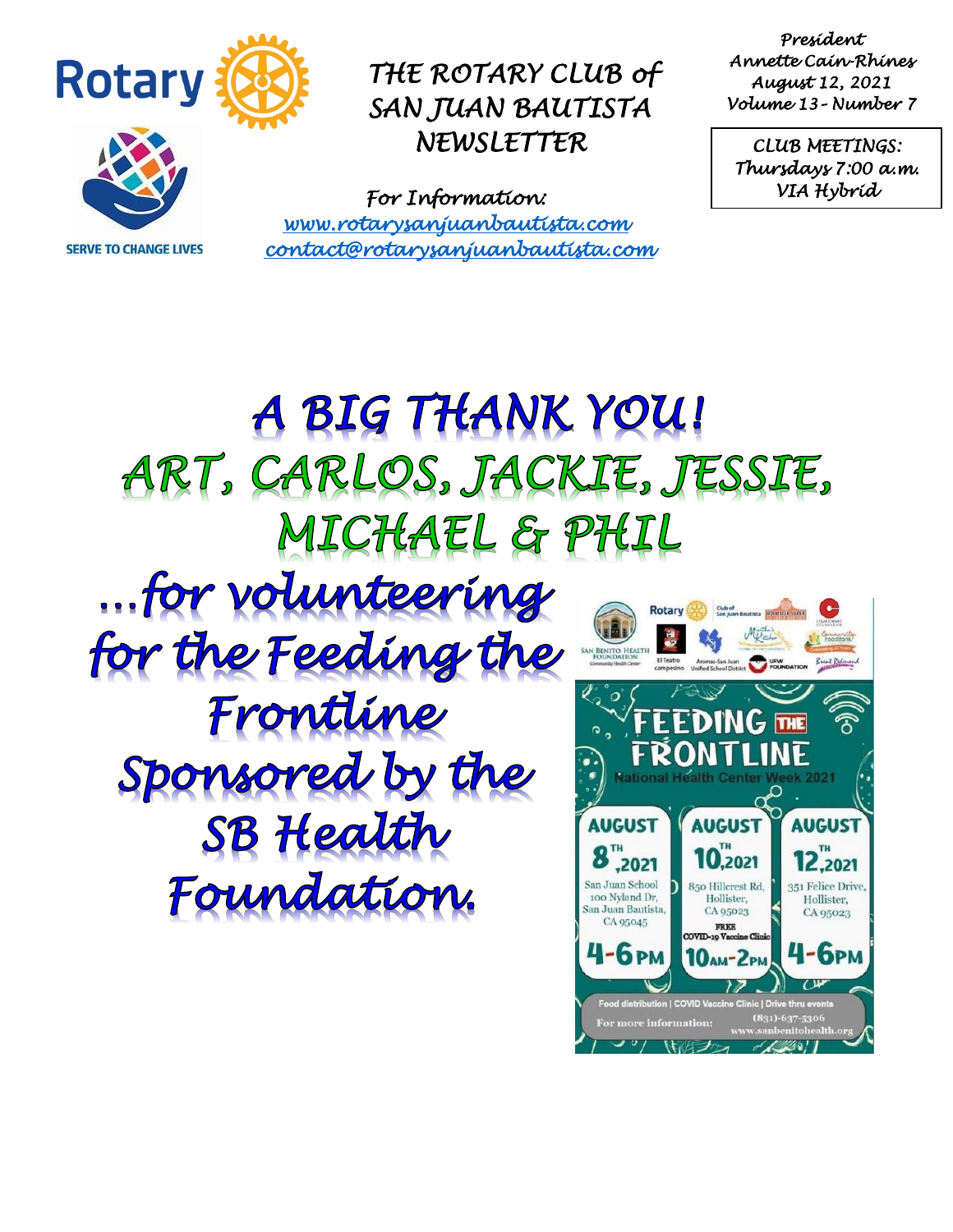

*President Annette Cain-Rhines August 12, 2021 Volume 13– Number 7* 

*CLUB MEETINGS: Thursdays 7:00 a.m. VIA Hybrid* 

**SERVE TO CHANGE LIVES** 

*For Information: [www.rotarysanjuanbautista.com](http://www.rotarysanjuanbautista.com/)  contact@rotarysanjuanbautista.com* 

### **OUR HYBRID MEETING**  *HAPPY ROTARIANS on August 12, 2021 19 MEMBERS PRESENT!!!*

**In Person: Andrew, Annette, Art, Bob, Don Boys, Donna, Jackie, John, Larry, Michael, Paul, Phil, and Wayne On Zoom: César, Don Reynolds, Jorge, Luis, Rosa Fernandez, and Rosa Loayza**

### **THIS WEEK'S MEETING: Inspirational Quote:**

*"I forgot my coffee cup and my inspirational quote!"* **- Michael Reid -**

### *VISITORS*

 **VISITORS HOST ROTARIAN Dr. Gómez Rosa Fernandez Dr. Ceballos Rosa Fernandez VISITING ROTARIANS CLUB Mary Humphrey Gilroy Sunrise**





*HAPPY BIRTHDAY EDDY LOAYZA – August 6th MICHAEL REID – August 9th MICHELE HUNTOON – August 13th*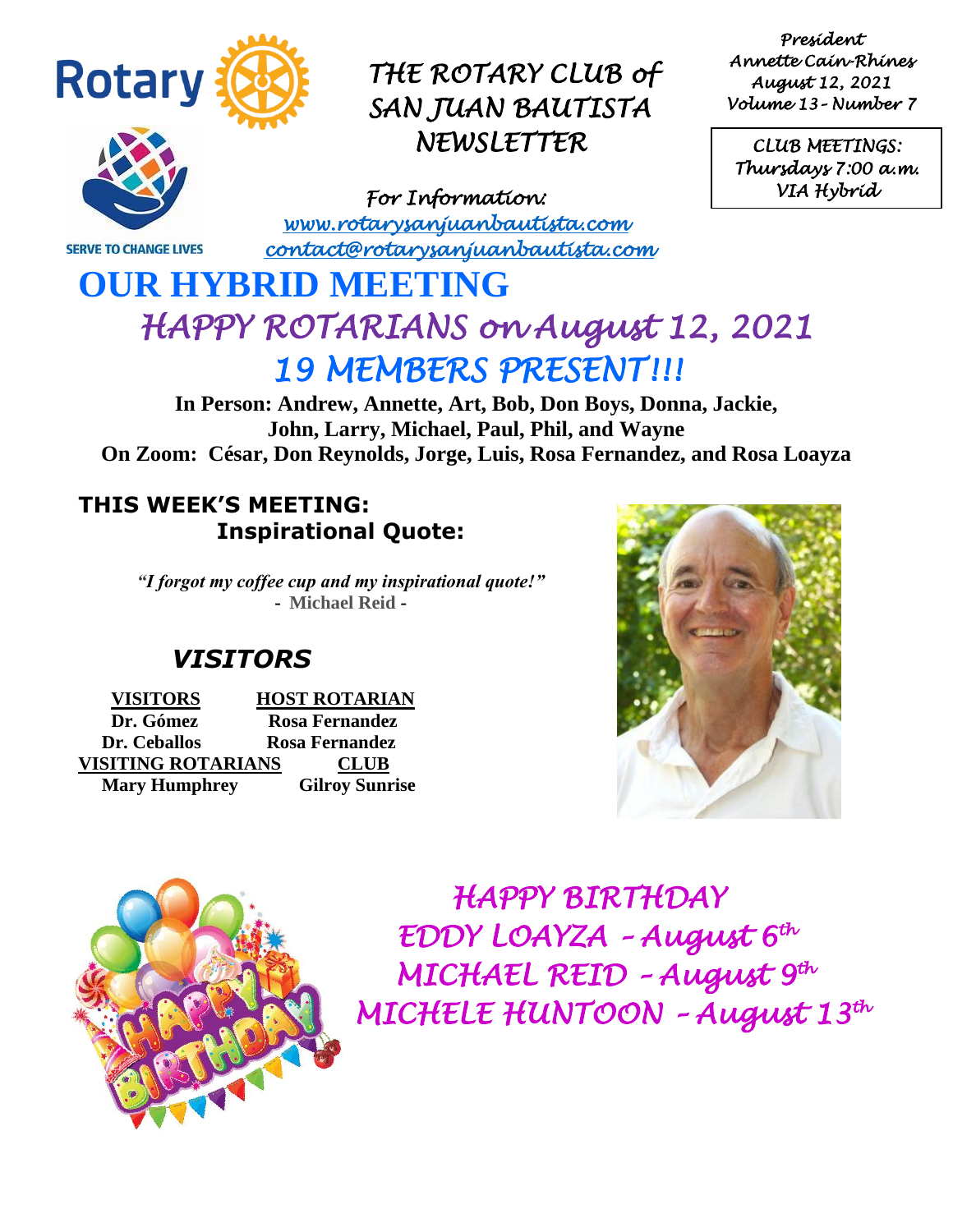

*President Annette Cain-Rhines August 12, 2021 Volume 13– Number 7* 

*CLUB MEETINGS: Thursdays 7:00 a.m. VIA Hybrid* 

*For Information: [www.rotarysanjuanbautista.com](http://www.rotarysanjuanbautista.com/)  contact@rotarysanjuanbautista.com* 

#### **Announcements:**

**SERVE TO CHANGE LIVES** 

*Meeting Attendance & Recording of Meetings: Members & invited friends will be allowed to attend Club meetings only. The meetings may only be recorded with permission from the Membership.*

#### **Rotary Club Events & Information:**

- ❖ **Club Covid-19 Precaution Policy:** The policy was sent to the membership and those meeting in person abided by it.
- ❖ **VERY IMPORTANT - QR CODE:** 1) **Visit covid19.ca.gov 2) Complete identity information = You will receive a QR Code as proof of vaccine.**
- ❖ **Membership:** There are 3 potential members who would like to join. Jessie will contact them.
- ❖ **Ghost-Walk Committee: The committee needs more members.** Don & Annette joined, but the more the merrier. The committee will have its first meeting on Aug.  $26<sup>th</sup>$ .
- ❖ **SEPT. SPEAKERS NEEDED: Please contact Annette or Jackie, if you have someone who would present on Sept. 2nd, 9th, 16th, or 30th. Thank you.**
- ❖ **End Polio Now Buckets:** The donation buckets are now on tables, so please contribute. Thanks!
- ❖ **Marble Draw:** Members may now participate in the weekly Marble Draw. There is about \$300 to be won!

#### **Rotary District 5170 Events & Information:**

- Sad News from the Rotary Club of Almaden Valley: Past President Rebecca Brolin passed away last week. Annette will send a card to the Club.
- ❖ **Rotary Club of Almaden Valley** will continue to be included in our Area 6 club group.

#### **San Benito County Events & Information:**

❖ **Feeding the Frontline:** Aug. 10th went very smoothly. 109 families were served.Today volunteers are needed: 12:00-4:00 set-up; 4:00-6:00 food distribution

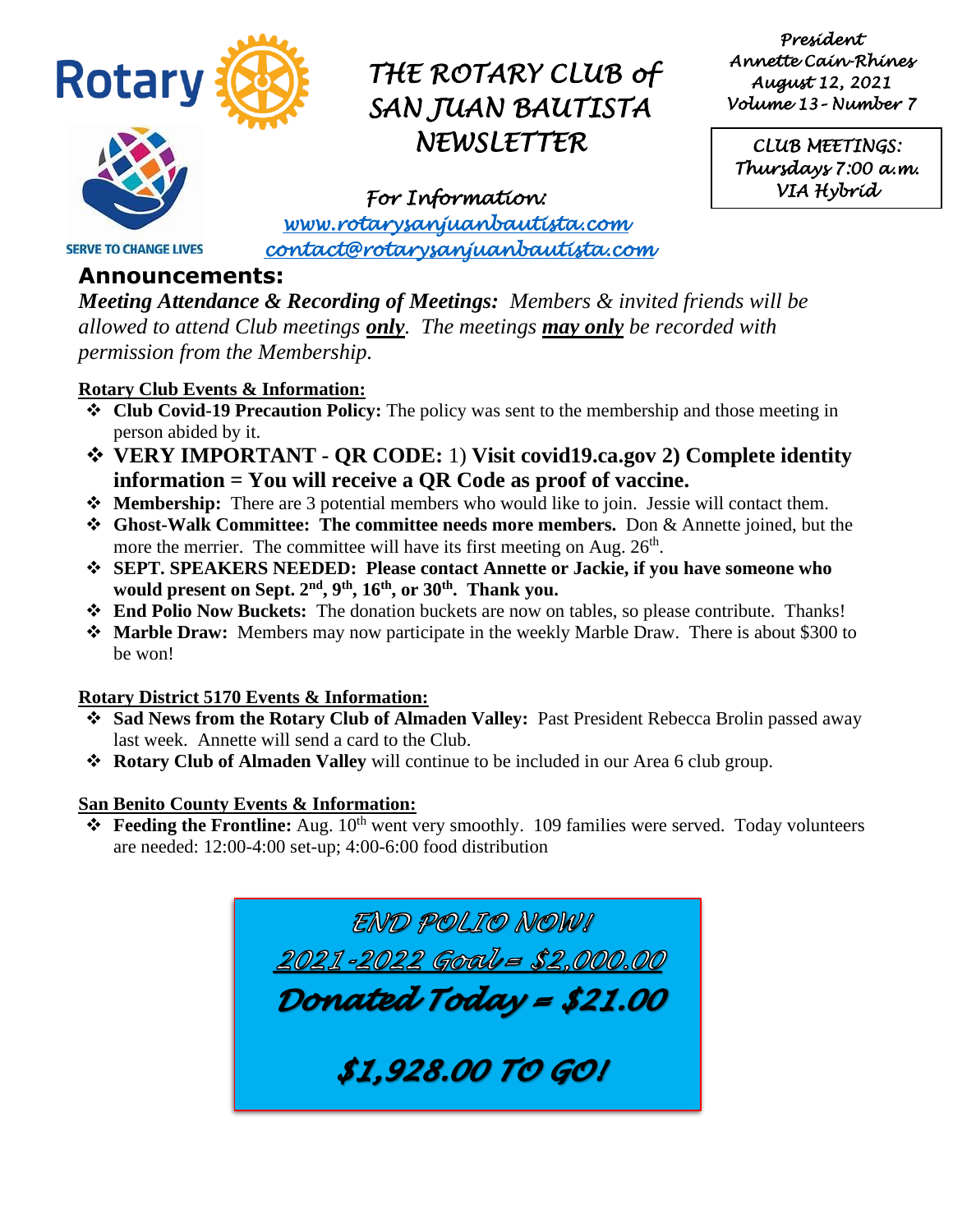

**SERVE TO CHANGE LIVES** 

- 
- 
- 
- 
- 
- 
- 
- 
- 
- 
- ❖ **September 23**
- 
- 
- 

AUGUST MEETING

### *THE ROTARY CLUB of SAN JUAN BAUTISTA NEWSLETTER*

*For Information:* 

*[www.rotarysanjuanbautista.com](http://www.rotarysanjuanbautista.com/)  contact@rotarysanjuanbautista.com* 

#### **WHAT'S HAPPENING MARK YOUR CALENDAR**

- ❖ **August 19th: Program: Xavier Guaracha, Scholarship recipient (Anzar Experience & Yale University plans)**
- ❖ **August 19th: Club Board Meeting; Following General Meeting**
- **❖** August 26<sup>th</sup>: Program: General Assembly<br>❖ August 26<sup>th</sup>: Ghost Walk Committee Meet
	- ❖ **August 26th: Ghost Walk Committee Meeting; Following General Meeting**
- ❖ **September 2nd: Program: TBD**
- ❖ **September 8th: District 5170 Leadership Meeting; Dryco Construction, Fremont**
- ❖ **September 9th: Program: TBD**
- ❖ **September 15th: Club Community Grant Applications Due**
- ❖ **September 16th: Program: TBD**
- ❖ **September 16th: Club Board Meeting; Following General Meeting**
	- **Program: General Assembly**
- ❖ **September 23rd: Fundraising Committee Meeting; Following General Meeting**
- ❖ **September 30th: Program: TBD on Zoom Only**
- ❖ **September 30th: District 5170 Avenues of Service Workshops on Zoom**
- ❖ **October 28th: Program: District 5170 Governor Richard Flanders**



**InspirationalQuote: MICHAEL**

**Programs: DON BOYS**

**Hospitality: ANNETTE, JESSIE, MICHAEL**

| <b>MONTH</b>     | <b>SALUTE</b>   | <b>OUOTE</b>       | <b>PROGRAMS</b> | <b>HOSPITALITY</b>              |
|------------------|-----------------|--------------------|-----------------|---------------------------------|
| <b>September</b> | <b>Jackie</b>   | <b>Rosa Vivian</b> |                 | <b>Annette, Jessie, Michael</b> |
| <b>October</b>   | <b>Jessie</b>   | <b>Jessie</b>      | César           | Annette, Jessie, John           |
| <b>November</b>  | Wayne           | <b>Jackie</b>      | <b>Phil</b>     | <b>Annette, Jessie, Art</b>     |
| <b>December</b>  | Wayne           |                    | <b>Don Boys</b> | Annette, Jessie,                |
| <b>January</b>   | Art             | <b>Don Boys</b>    |                 | Annette, Jessie,                |
| <b>February</b>  | Vicki           | Luis               | César           | <b>Annette, Jessie, Vicki</b>   |
| <b>March</b>     |                 |                    | <b>Phil</b>     | Annette, Jessie,                |
| April            | Vicki           | Luis               | <b>Don Boys</b> | Annette, Jessie,                |
| <b>May</b>       | <b>Don Boys</b> | Art                |                 | <b>Annette, Jessie, Bob</b>     |
| June             | <b>Michael</b>  | <b>Michael</b>     | César           | <b>Annette, Jessie, Bob</b>     |

*President Annette Cain-Rhines August 12, 2021 Volume 13– Number 7* 

*CLUB MEETINGS: Thursdays 7:00 a.m. VIA Hybrid*